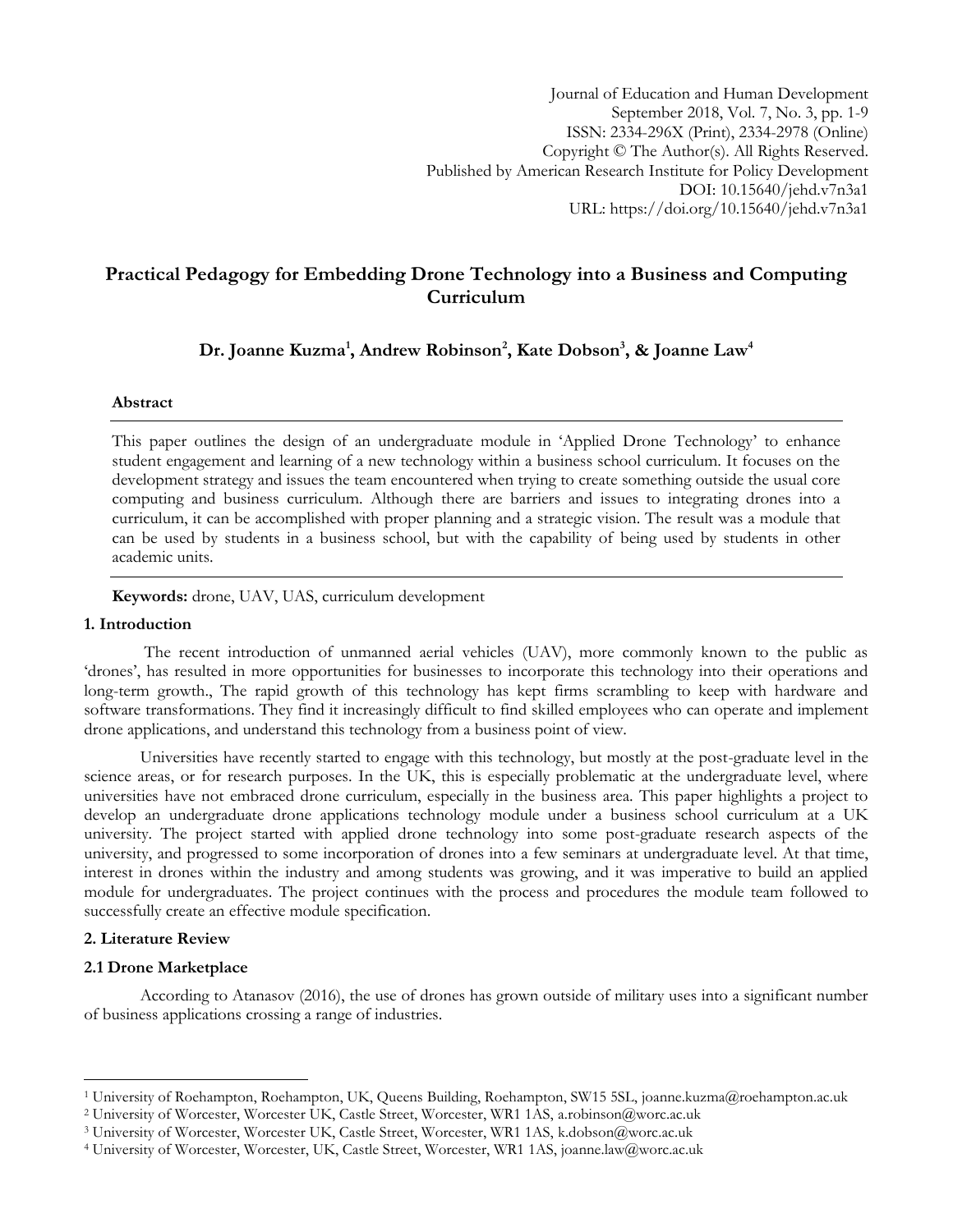A European Commission (2015) [impact assessment report](http://eur-lex.europa.eu/resource.html?uri=cellar:ec9e79f3-9ce9-11e5-8781-01aa75ed71a1.0001.02/DOC_2&format=PDF) on UAV growth estimates that about 10 percent of civil aviation will be unmanned by 2025 compared to a miniscule amount today, and drones will become an important tool and part of many businesses, supporting the competitiveness of various industries. The impact report states worldwide forecast of market growth and jobs, where the world forecast on drone applications is expected to double by 2022 and represent about 4 billion Euro per year. European drone employment by 2050 in manufacturing is expected to increase to 150,000 jobs. The number drone jobs in the USA for 2025 is estimated to exceed 100,000, with an economic impact of more than \$13.6 billion.

According to a report by IBISWorld (as cited by Canis, 2015), the largest market for UAS U.S. sales is still military, but civil and commercial segments will be at \$125 million in 2015 employing 8,300 U.S. workers. The study predicts that by 2020, the U.S. commercial market will grow to \$4.3 billion with 10,000 jobs. Another study by Teal Group (as cited by Canis, 2015), predicts that over the next 10 years worldwide UAS production will rise from \$4 billion to \$14 billion. A more recent and optimistic study by The Association for Unmanned Vehicle Systems International (AUVSI) estimates that \$13.6 billion and 70,000 jobs will be created in the by 2020 (Solomon, 2016).

The growth of the drone market has created business opportunities for many industries. Currently, the civilian drone market is comprised of entrepreneurs and small companies, although large global firms like Amazon, Google and Wal-Mart Stores have been testing drones for warehouse inventory, curb-side pickup and home delivery, and waiting for USA regulators to weigh in on commercial use of UAVs. The biggest challenges in the commercial market will be the ability to adapt to government regulations (Weissbach and Tebbe, 2016).

Liu (et. al, 2011) mentioned surveying firms could use UAVs to acquire high quality terrain images of the areas of interest, particularly when such a task could potentially risk human life. The geo-referenced images can be used for various engineering or business activities, such as urban and road planning, the site selection of factories and bridges. Cope (2016) states that photography and filming for wildlife projects or for TV and cinema is a popular application. The author also mentions that emergency services workers and engineers can use drones in a variety of ways and make their jobs much safer.

### **2.2 Drone Employment**

The number of jobs in the UAV industry is expected to grow significantly during the next decade. Cope (2016) quotes a U.S. Federal Aviation Administration prediction that there will be 70,000 jobs created in the drone industry by 2018, and that qualified UAV operators should be highly sought after by many companies. Currently, rates for drone operators are very good. In the UK, £350-£500 daily rate is the industry norm (Dronesafe 2016). In the UAV industry, consultants are the highest paid professionals (70,500-145,500), followed by systems engineers (\$72,350-\$127,000), UAS pilots (\$85,000-\$115,000), instructors (\$74,500-\$93,000), payload operators (\$74,500- \$93,000) and imagery analysts (\$57,350-\$84,600) (UAVCareers.org, 2016). There are a variety of careers in the UAV industry, which includes pilots, programmers, camera operators, imagery analysts and technicians (DroneTrainingHQ.com, 2016b).

### **2.3 University UAV Programmes**

Because of the current and projected increase in the drone market and employment opportunities, universities are looking to add drone technology to their curriculum. This would provide graduates with various technical and professional employability skills for future careers in various industries. There are now 21 U.S. community colleges and universities that offer degrees in drone technology at both the undergraduate and post-graduate level (DroneTrainingHQ, 2016a). In the UK, at the time of this research project, there are no undergraduate programmes focused on UAVs. Three programmes exist at the MSc level: Cranfield University offers a MSc in Autonomous Vehicle Dynamics and Control (Cranfield University, 2016), Liverpool John Moores has an MSc in Drone Technology and Applications (Liverpool John Moores, 2016), and Southampton offers a MSc in Unmanned Aircraft Systems Design (University of Southampton, 2016). These degrees are heavily based on engineering and systems. According to Al-Tahir (2015), most UAV-related university programs are within mechanical engineering, aerospace engineering or robotics departments. Most fall into the following typical levels:

Certificate programme in UAV pilot and operations

- Minor in UAS systems specializing in navigation
- Undergraduate degrees that prepare graduates for jobs in operations, sensing and administrators
- Masters and PhD programs in UAS specializing in engineering aspects.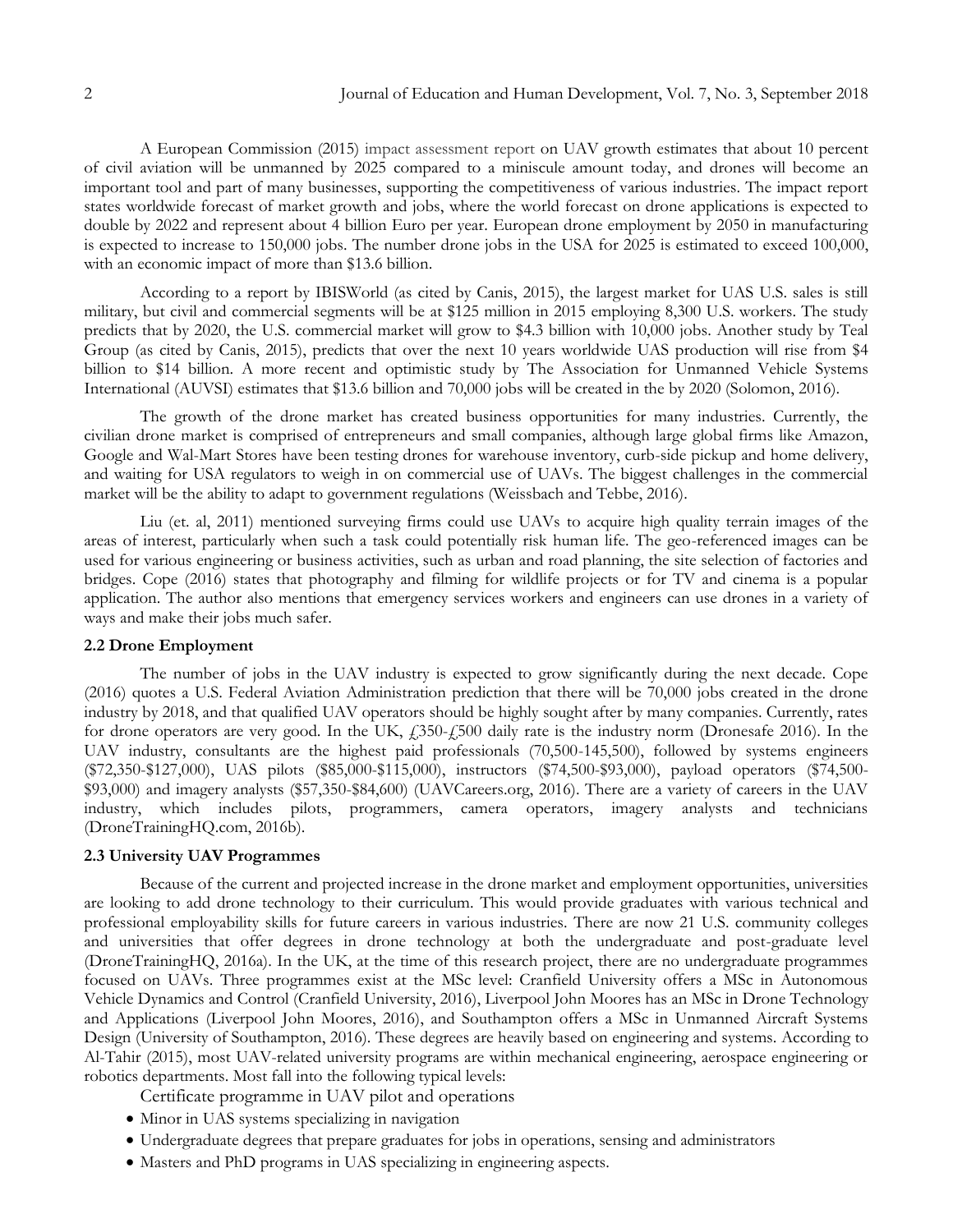#### Kuzma, Robinson, Dobson & Joanne Law 3

Although current university curriculum are aimed at operations and engineering aspects, this may be shortsighted in terms of industry needs. Pezeshki et al. (2016) claim that UAV faculty are often poorly equipped to facility student groups and tend gravitate towards intense disciplinary specificity. As UAV ventures are high risk, it would be problematic for any one person to have the knowledge to implement an integrated project. The authors suggest curriculum have an interdisciplinary effort.

Few colleges and universities have attempted to venture outside the scientific or engineering aspects at this point. One early exception was the University of Missouri and University of Nebraska, which attempted to start drone journalism programs. In 2013, both universities received a letter from the U.S. Federal Aviation Administration requesting that it cease all outdoor flight, and required that they receive Certificate of Authorization (COA) before they could resume outdoor flying. Even with the COA, it would restrict where the university could fly drones, thus affecting their learning programs (Davies, 2013). After a hiatus of several years of indoor flying, the Missouri program was restarted after the FAA's new Part 107 regulation came into effect in August 2016, which allowed "student use of unmanned aircraft in furtherance of receiving instruction at accredited educational institutions" can fly under the "recreational/hobby" (non-commercial) classification and does not require FAA authorization. This allows students at educational institutes to fly, but under the direct supervision of a trained UAV pilot (Shaw, 2016).

In the UK, there are no dedicated undergraduate drone degrees, although some programs do include aspects of the technology within other courses. In 2015, the University of Hull implemented drone applications to logistics and supply chain management teaching at the Business School, where it was well-received by the students (University of Hull, 2015).

#### **2.4 Pedagogical Approach to Drone Use in the Classroom**

Technology enhanced learning approaches can be an effective way to deliver appropriate education to students. As technology advances, the pedagogy approaches within technology and business programs must also change. Carnahan et al. (2016) state that the inclusion of drones in instructional activities yields increases in student motivation and engagement. An example is the use of robotics to allow students to have concrete examples of how STEM concepts are applied and used in business, thus allowing students to pursue complex careers.

According to Schmitt et al. (2012), technology becomes a medium through which educators can instruct and students can learn. In the UK, curriculum standards are being revised to include more technology competencies into curriculums. For example, in the UK, there is a new Environmental Science A-level starting in 2017. Students will fly drones and will learn about the use of drones to monitor crop pests and track wildlife poachers and satellite surveys to monitor water resources (Espinoza, 2016). The course has been assembled by exam board AQA, and is submitting it to educational standards watchdog Ofqual (Cutlack, 2016). As UK students studying at A-level do gain experience in drone technology, these students will progress to university level degrees expecting advanced UAV topics. Thus, it is imperative that universities do begin to implement drones topics into their curriculum.

Soft skills development, such as teamwork and presentation skills are important to employers. Teamwork can be used as a pedagogical tool, and students working together on drone projects can gain valuable employability skills to aid them in their careers. Band (et al, 2013) explain how they implemented a drone class where students gained project management and team-building skills. Carnahan et al. (2016, p. 8) explains that the goal of successful technology integration in education is to drive a student-centered, investigative based learning environment. The use of drones in the classroom can yield an increase in student motivation and engagement, and they can gain a broad range of skills. Carnahan et al. (2016, p. 12) have devised a SOAR module for drone usage in the classroom, which focuses on the user experience, while providing research-based foundations for ethical, legal and pragmatic uses of drone technology. The components of the SOAR module include:

- 1. **S**afety ethics and legal issues
- 2.**O**peration flight, maintenance and trouble shooting
- 3.**A**ctive learning engagement in solving problems
- 4.**R**esearch practical applications

The authors explain that the SOAR model has been successful in K-12 US education (Carnahan et al., 2016, p. 12), but this could be applied to other educational endeavors.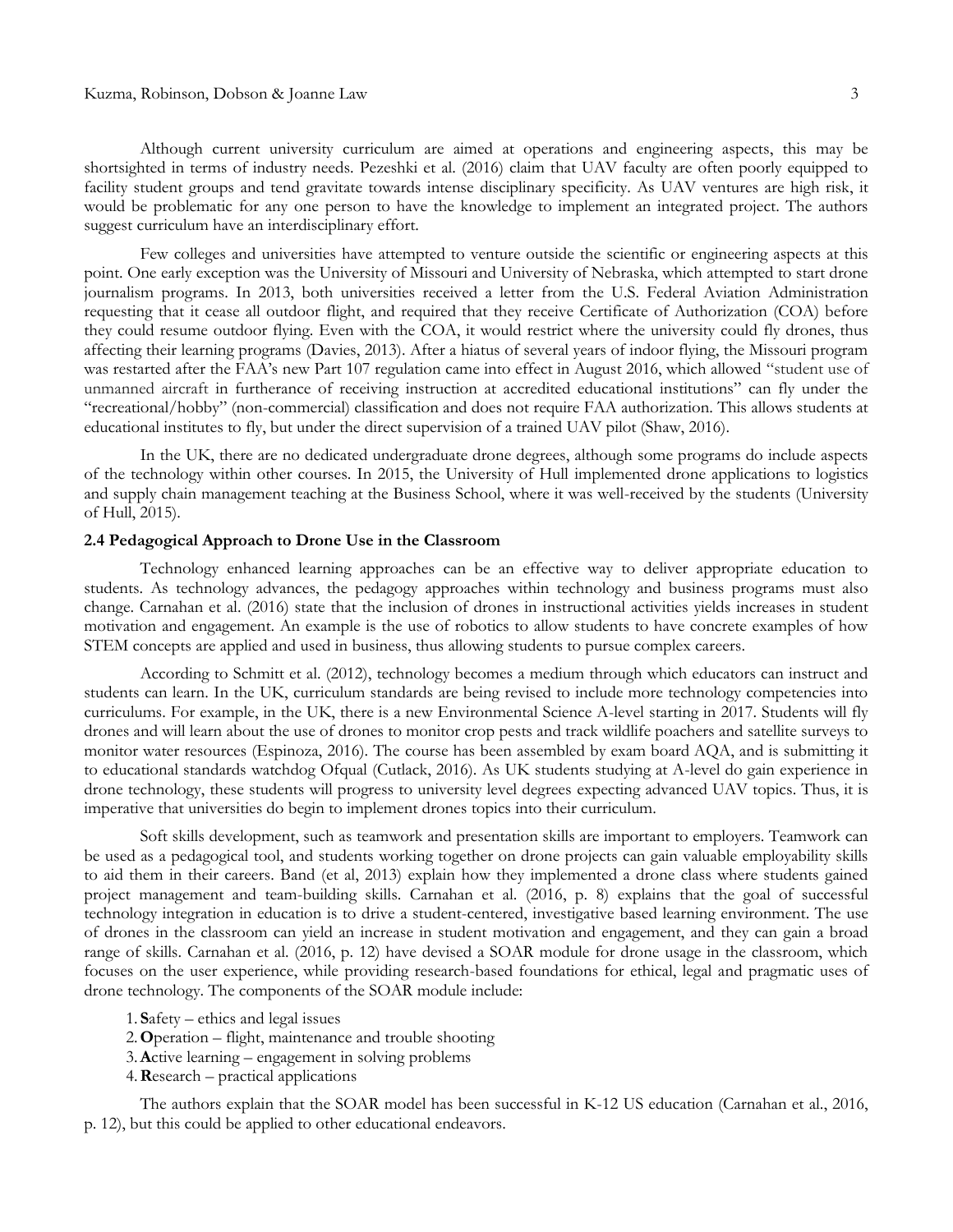## **3. Case Study**

#### **3.1 Current Implementation of Drones**

The use of drones in the current University of Worcester curriculum encompasses some limited use across several Institutes in both undergraduate and postgraduate programs. In 2014, a lecturer in the Institute of Science secured a €100.000 Marie Curie Career Integration Grant (CIG) to use a drone for developing mathematical models that describe movements of biological material in the air. The award will therefore both enhance basic understanding of bio-aerosols and improve existing forecasting of pollen and fungal spores: a major cause to hay fever in the UK (University of Worcester, 2014). Another researcher is using drones image processing techniques for mapping the physical conditions within rivers (University of Worcester 2015).

The Worcester Business School began some limited applications in two modules for spring 2017. For the Level 5 and Level 6 e-business modules, tutors created video lectures on business uses of drones in the commercial market. They also created three seminars of drone flying and implementing marketing campaigns using drone footage. This allowed students to have the option of using this footage for their assignment, or using a non-drone method of collecting videos. Drones were also used in the Level 4 "Creative Computing" module. Students spend two seminar sessions collecting drone videos and images, and then used Adobe to edit what they had collected. For both modules, drone topics were incorporated into existing learning outcomes. For example, one of the learning outcomes for ebusiness was "assess the effectiveness of information technology innovation and emerging Internet technologies on various business functions." Implementing a new and innovative technology into this module thus met learning outcomes. However, having only two or three seminars in drone technology could only expose students to a very small 'taster' of what this technology could actually do, thus necessitating the need for an entire module.

### **3.2 Evaluation of Need**

In the spring semester of 2016, informal discussions among colleagues in several Institutes recognized the need for more inclusive inclusion of drone technology into courses. The major reason for this was the recognition of industry needs and employability of UAV pilots and surrounding jobs related to drones, as discussed in the literature review. In September 2016, UoW lecturers and the Head of UAS for a local UAV firm gave a presentation entitled "Drones in Business: Can your Organisation Capitalise on this New Technology?" Over 20 members of various local firms who were interested drone implementation attended the presentation. Firms were interested in hiring drone graduates as well as working closely with UoW on various UAS projects. Interest by students to include this technology into the curriculum was very high. To prepare to module approval, the Computing Department completed a survey of Level 4 (L4) and Level 5 (L5) Computing students to just the interest of creating a new drone technology module. Of the 195 students at L4 and L5 students, 94 took the survey. Table 1 shows the results of the survey with five levels of interest in signing up for a drone applications module. Thirty percent of students were very interested in attending a module, while 44 percent were fairly interested. Interesting, only 15 percent were neutral while 10 percent would not sign up. In order to create a new module, the general policy is that a module needs at least 15 enrolled students to be viable. The results of this survey showed a remarkable interest by the students in learning this technology. We anticipated therefore, a viable number of students to run several occurrences of a module.

| Table 1: Student interest in drone module |  |  |
|-------------------------------------------|--|--|
|-------------------------------------------|--|--|

|                                                |     | L5 students L4 students | total |
|------------------------------------------------|-----|-------------------------|-------|
| Very interested – will definitely sign up      |     |                         | 28    |
| Fairly interested – might consider signing up  | 17  | 25                      | 42    |
| So-so, may or may not sign up                  |     |                         | 14    |
| Not very interested, probably will not sign up | - 3 |                         | 10    |
| Definitely not interested – won't sign up      |     |                         |       |
|                                                |     |                         |       |

The Worcester Business School runs the Media Lab, a university laboratory where students can gain realworld employability skills on client projects. Firms with projects (web site creation, mobile app development, and others) contact the university to arrange for student teams to implement a variety of projects under direct supervision of a university lecturer. Students gain project implementation and development skills, the firms benefit from a completed project at a fraction of the cost of developing the application themselves.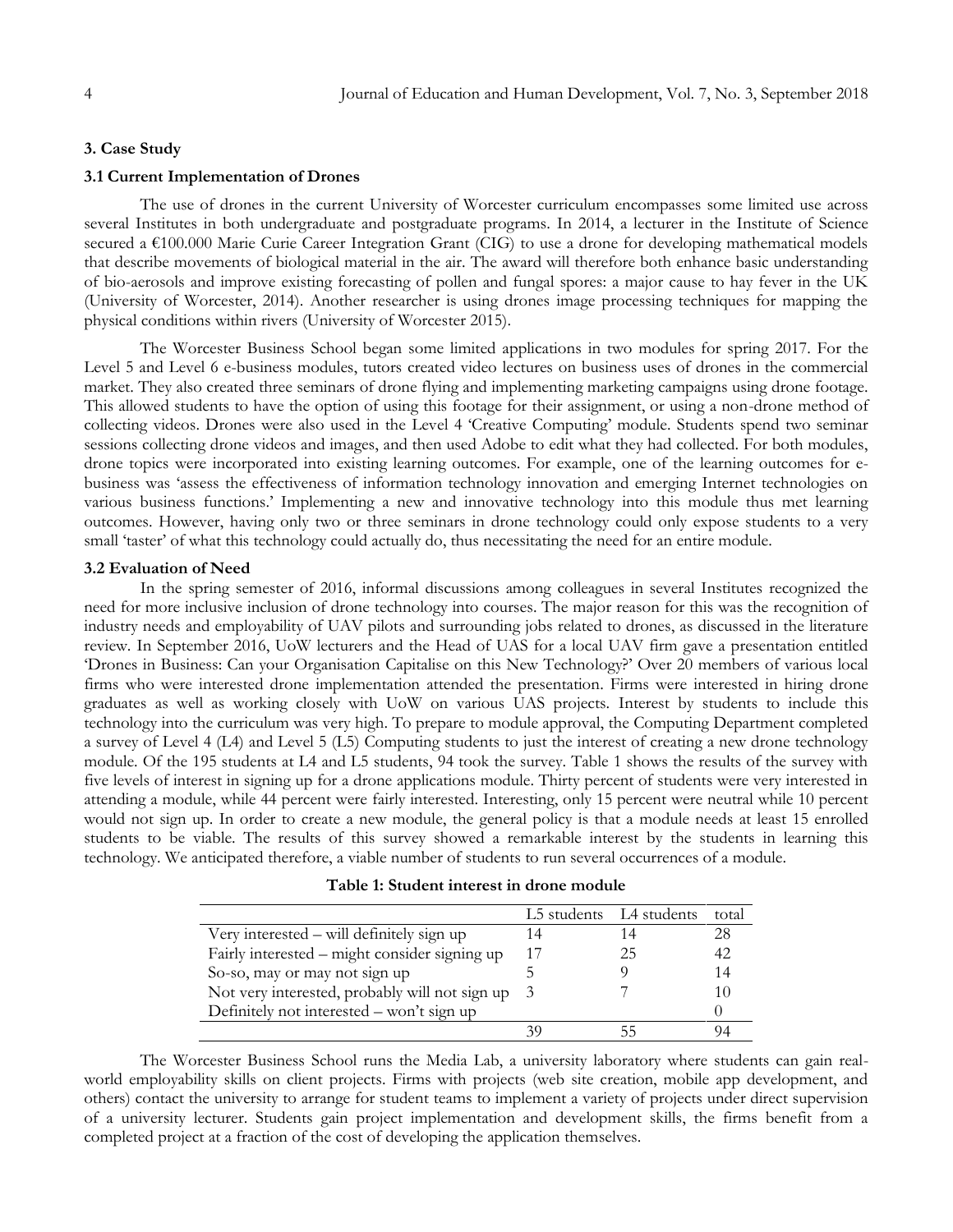There have been several requests for development of video applications using drone technology. As more of these are requested, it would be imperative that students do gain some knowledge of drone development in their modules as well as Media Lab projects.

#### **3.3 Preliminary Assessment**

In order to gain approval over where to fly within university property UoW"s insurance company required a site risk assessment of drone flights anywhere on university grounds. The risk assessment consists of the following parts:

1.Drones that will be flown

2. Safety plans

3. Site survey

4.Risk rating matrix

5.Activity and site specific location

A separate risk assessment document was completed for each indoor and outdoor site areas where drones could possibly be flown for classes or other public activities, such as Open and Visit Days. Some of the indoor rooms that were accepted were the gym and some large classrooms (with limited audiovisual equipment that could be broken). The team had some trouble with some outdoor venues initially chosen as potential flight zones. For example, one of the outdoor playing fields had overhead utility wires that were too close to the field. This was based on CAA flight rule 3.23 (over or within 50 meters of any vessel, vehicle or structure, which is not under the control of the person in charge of said aircraft) (Civil Aviation Authority, 2015). There was a practical reason too; high voltage lines are a source of radio interference that can affect the data links between the controller and the drone. One area the development team had to consider was the CAA rule about aerial work and if the operations were considered "commercial" or not, which would mean more restrictions on flying. ANO 2009 Article 259 'Meaning of Aerial Work' details that a flight is for the purpose of aerial work if valuable consideration is given or promised in respect of the flight or the purpose of the flight. Flying operations such as research or development flights conducted 'in house' are not normally considered as aerial work provided there is no valuable consideration given or promised in respect of that particular flight (Civil Aviation Authority, 2015). According to SUAS Global (2016), "in most cases, self-funded or research drones developed by institutions such a Universities or private businesses can be regarded as noncommercial as long as they are not employed in providing a paid service to a third party." Thus, as long as UoW used these drones for educational or research purposes, they did not have to fly within "commercial" guidelines.

It was deemed necessary to have a CAA certified UAV pilot present for any university sponsored event on university property, including class seminars, Open Days, research activities. Originally, three university lecturers had completed UAV pilot training (all in Institute of Sports & Science). To grow the drone program at the university, it was thus necessary to have more CAA trained drone pilots. After liaising with colleagues from other Institutes, we researched several firms that provided UAV training where CAA licensing could be completed. We found that it was sometimes difficult to determine from a firm"s web site whether their "UAV training" was actually certified by the CAA, so it took several weeks of additional email and phone communication to review companies. A UAV training firm in Wales was chosen where our lecturers could receive a combination of online training and an additional several days of flight training and testing. We finally decided to send six staff through this training (5 from the WBS and 1 from Institute of Science). Training sessions started in October 2016, and is anticipated that pilot licenses will be obtained by early spring of 2018 for staff.

Cross-institute communication was a large part of this development effort. A university-wide "drone" team was convened with representatives from across four Institutes that were interested in incorporating drone technology into the curriculum or looking at it from a research perspective. Several meetings were held to discuss topics ranging from risk assessment, university process and procedures, Open Day coordination and potential module development.

Colleagues from the WBS, Institute of Science and Institute of Sport met in October 2016 to finalize development of a drone applications module. There was an initial thought that we could develop two modules: a drone applications module and a "flight" module. However, we concluded that we would initially start with one 15 credit (semester-long) module that concentrated on applied drone applications that also included flying time. However, for this module, students would not have enough flying experience to actually be qualified as a CAA certified pilot.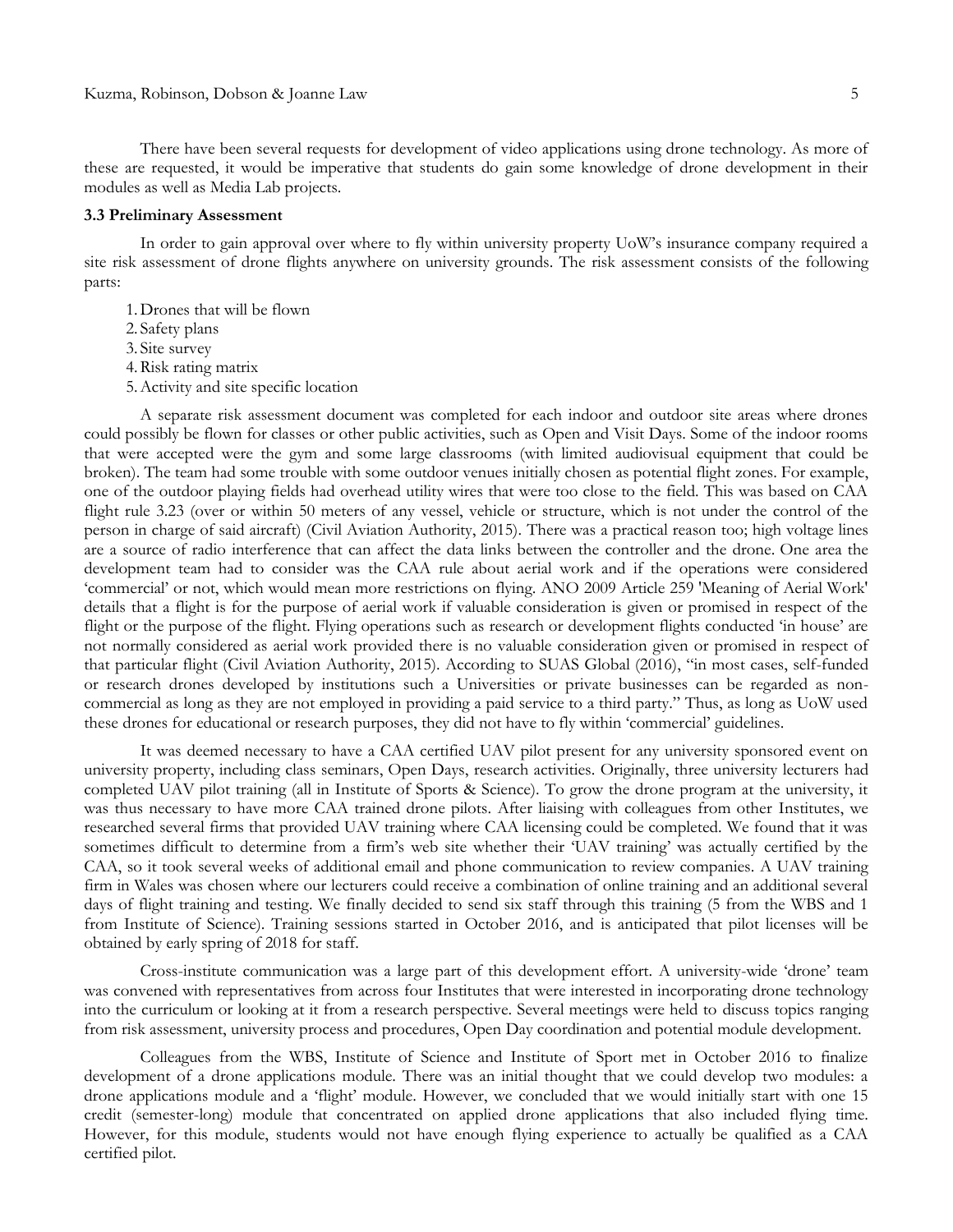The module would be developed from a generic applied focus, which meant that students from applicable degrees in four of the Institutes could enroll in the module as long as it was approved for their degree of study. Initially, most of the Institutes were going to include this new module in their 2017/18 plan for some degrees. However, by mid-November it was getting late to include new modules in the 2017/18 plan, as any new additions for a degree had to be approved in the January 2017 school approval meetings.

At the time, WBS still was able to take this forward. The team felt that a test of this initial module would be conducted by WBS Computing students for 2017/18, and then open up to other Institutes in 2018/19.

### **3.4 Module development and Pedagogical Approach**

The Computing team met to finalize the module specification, and named the module COMP3305 – Applied Drone Technology. Idries et. al. (2015) mentions that several technical and non-technical challenges face a UAV development process, including business challenges and lack of project management. This module aims to address these issues with first addressing the use of drones from a business applications point of view (i.e. imagery, video, fieldwork planning, sensor and data analysis, and mapping). Second, students will learn project management aspects such as risk management, operations and scheduling. Third, they will also participate in drone flying to gain piloting skills. The final learning outcomes for this module were:

- 1.Display knowledge of the legal framework in which drones operate.
- 2.Complete risk assessments and site surveys to industry standards.
- 3.Demonstrate confidence in operating a drone safely.
- 4. Successfully implement a practical project using drone technology.
- 5.Discuss potential future applications for drone technology.

There will be two assessments for this module:

- 1.Planning document worth 50% of the module grade.
- 2.Practical project worth 50% of the module grade.

Part of the pedagogical approach to this module development was a strong emphasis on students developing "soft" skills, as well as the technical and business skills. The team reviewed literature from Band (et al, 2013) who used presentations as part of their grading in their UAV class. Although they concentrated on the computer science aspects of drones, the team used the idea of incorporating presentations in a lecture theater so students can learn from each other and see what experiences others have gained. Band (et al, 2013) also opened up the final presentations to any other students so students from earlier semesters could get a glimpse of what to expect. The team will be taking this approach and attempt to have the students present during Open Days and Reading Weeks to other students, thus benefiting current and future students. Part of the pedagogical approach to this module was based on the SOAR module developed by Carnahan and Zieger (Carnahan et al., 2016, pp. 11-13), discussed in the literature review.

- 1. **S**afety is covered in learning outcomes 1, 2 and 3, which cover legal and ethical issues with UAV technology, as well as safe flying.
- 2. **O**perations is the flying and maintenance, covered in learning outcomes 2 and 3. They will gain project management skills and create a flight plan. This will also help with their analytical skill building.
- 3. **A**ctive Learning will be covered in learning outcomes 3 and 4. Students will solve practical problems in flying and creating applied projects (assignment 2).
- 4. **R**esearch is covered in learning outcome 5, which requires students to keep abreast of changes in the technology and legal aspects of the UAV industry.

Although WBS will teach the module in 2017/18, it was designed that lecturers and students from other Institutes could participate in the future. The assignment could be adapted by students in various degrees of study. For example:

- 1. Constructing a 3d model of a building using aerial footage and photogrammetric techniques could be a project for students in Institute of Science
- 2. Constructing an annotated panorama for use on social media or developing a video presentation of a property for estate agent use could be projects for students with an interest in Marketing, Social Media or Web area
- 3. Capturing high quality video footage for use in a film drama could be geared towards students in Graphic Arts or Media Design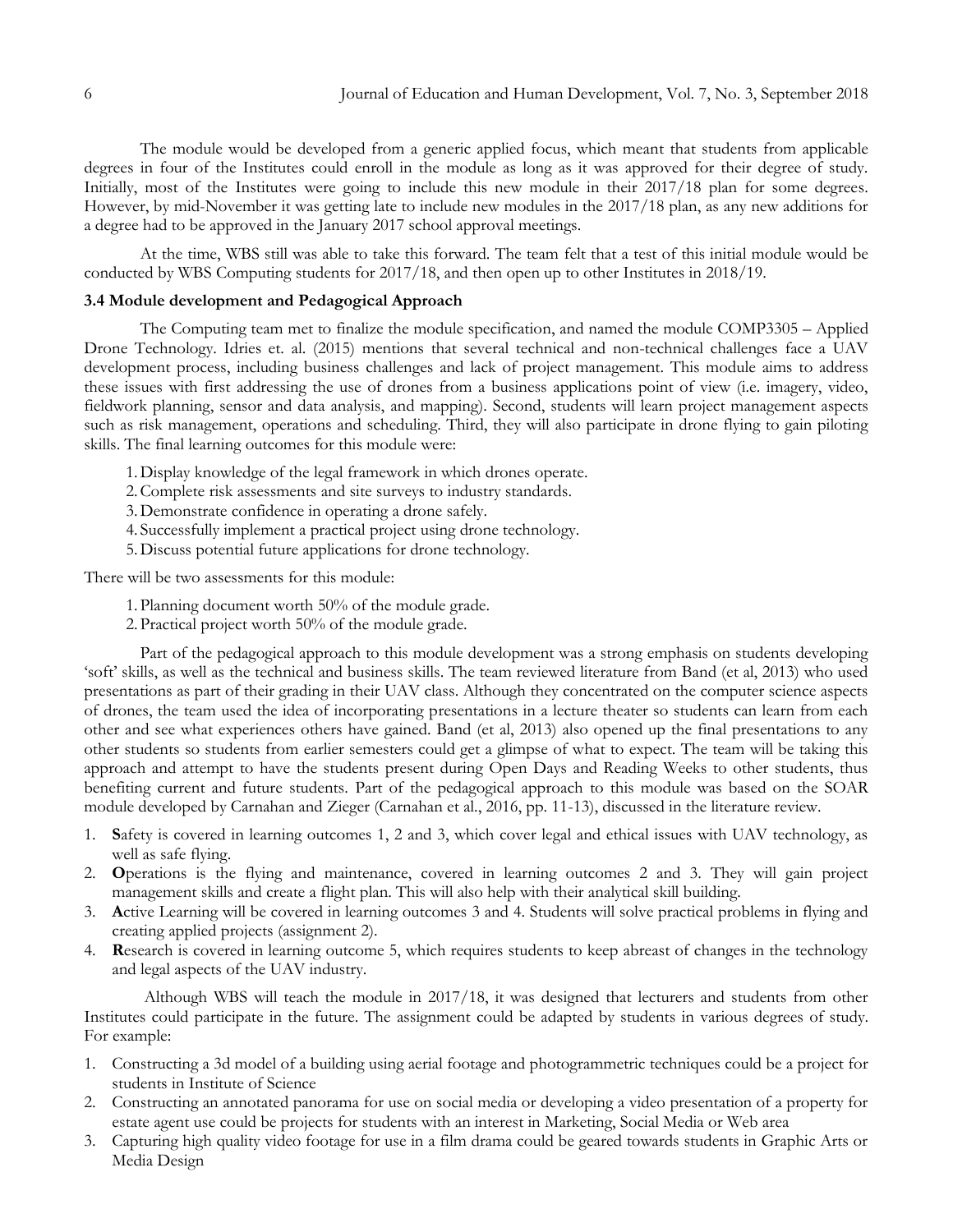- 4. Exploring the potential for drone delivery of small packages would be of interest to Computing students interested in developing their programming ability
- 5. Using drone photography and panorama stitching to assemble an isometric map of a large area could be a project for students in Science
- 6. Using drones as an educational tool for primary school students would appeal to Education students.

#### **3.5 Logistical and Practical Approaches**

Before completing the module spec, the team had to overcome several practical and logistical issues. First, they had to consider an appropriate level for module development, either Level 5 or Level 6. Due to the constraints of just having the WBS trial a module, the team decided to offer the module to L6 students initially.

One major logistical issue with running this module is the staff-intensive hours it takes to run compared to other similar Computing modules. An average Computing module would have 30 students in an occurrence, with one lecturer and possibly one lab demonstrator. However, we would have to limit the number of students in one occurrence. Flying too many drones at one time could be problematic with the number of radio frequencies used at once. In addition, flying in a gym would present a limited number of drones being able to safely fly at one time. Therefore, the team felt that a maximum of 20 students in one occurrence would be acceptable. The second issue is that we would need more staff compared to other Computing module sessions. To meet safety requirements and due diligence with safety, the team wanted to have a trained CAA pilot and an assistant for each flying session. This would make this module more expensive from a staffing point of view. However, we could use a Sessional Lab Demonstrator instead of two CAA pilots during flying time.

The Computing Department would run three difference occurrences, each with 20 students. To trial the module, the team would run the first occurrence in fall semester 2017 in order to test the module and make adjustments. Then two occurrences could be run in semester two. Room and timetabling are other logistics to consider. Any outdoor flying must be done during daylight hours. Therefore, the team requested that timetabling schedule the occurrences between 9:15 and 15:15 in order to ensure proper daylight hours, even during the short UK winter daytime.

During the risk assessment phase of this project, the team identified indoor and outdoor areas we could fly. Although it would be most beneficial to have wide-open outdoor fields to fly, the weather in the UK can be a problem for flying. Therefore, the team had to book both indoor flying space and outdoor fields at the same time. If the weather would be inclement, the students could go inside to a gym to fly. However, this did cause some issues with timetabling in that a single module appeared to be "double-booked" for a specific date/time.

Another issue to resolve was how long the teaching session would be each week. Normally, Computing modules are held in a three-hour lab session each week. However, the content of each week could be adjusted accordingly. Some weeks might require a 2-hour lecture on drone laws following by a 1-hour workshop. The following week might be a dedicated 3-hour flight session. As weather conditions could change, the team would need to be flexible on changing weekly content.

The team submitted a draft of the module specification to the External Examiner who questioned the relevance of the module for students in the BSc Games Design & Development degree. The team answered that there were several areas it was a fit: drone racing, gamified flight with virtual reality, programming skills development. The second external commended the university on introducing an innovative module. The module specification was approved at a quality meeting in January 2017. At this point, further development of the module outline and module materials could begin.

#### **3.5 Key Challenges and Lessons Learned**

Several key challenges emerged from this development project. First, because this technology goes across many different business and technical areas, it is critical to develop a cross-Institutional approach to development and running this type of module. Experts from across business, science, graphics, sports need to be involved in the entire process. We had a very congenial group of colleagues who saw the vision for the future growth in this field and were willing to push for the development. Nonetheless, there were issues in a cross-Institute approach. Due to busy teaching schedules, it was nearly impossible to get all members of the team together for meetings.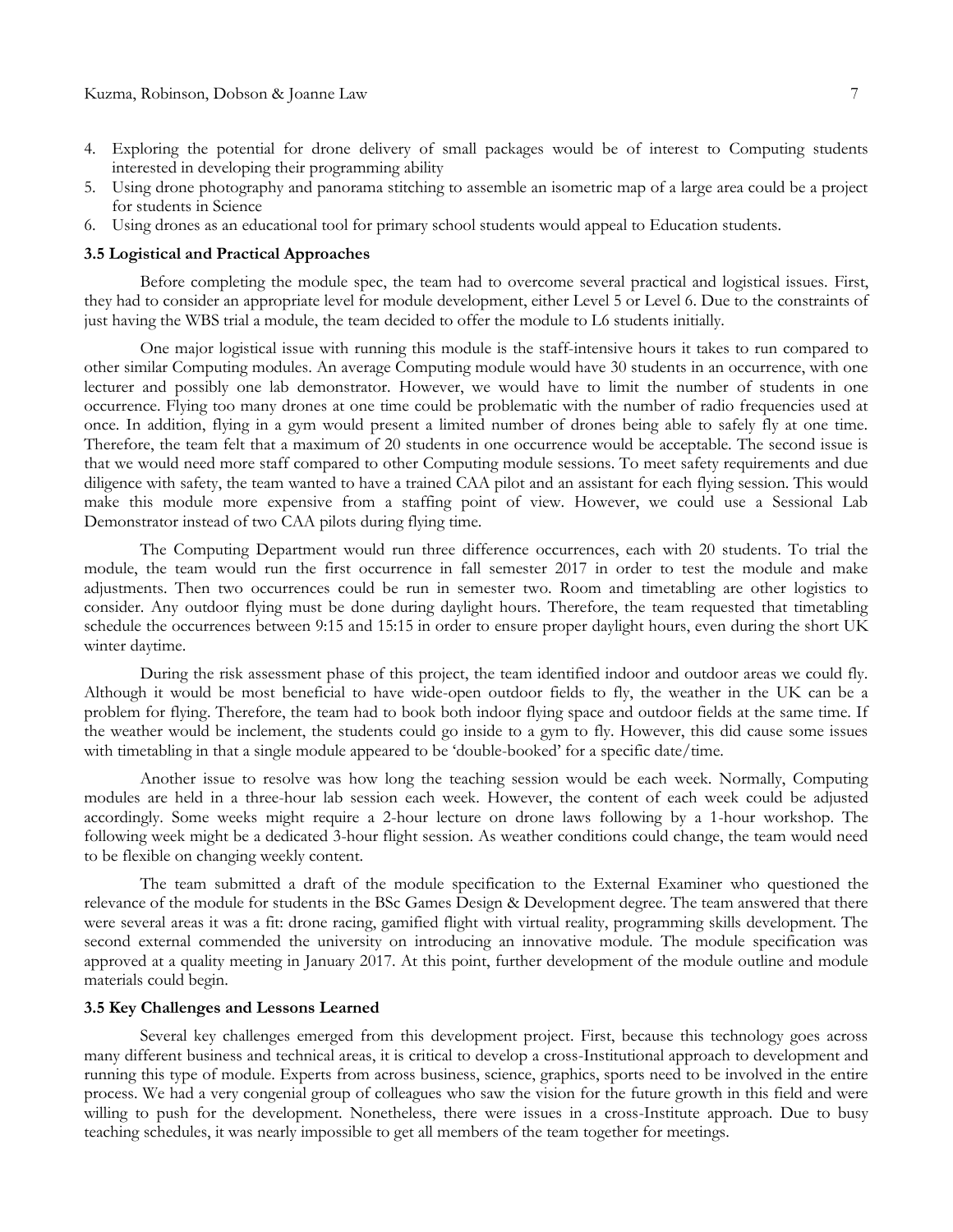Several decisions had to be made with key colleagues from various Institutes, who then disseminated the information to team members who could not attend meetings.

A second challenge the team faced was getting the financial buy-in from university management to run the module. Purchasing drones is not inexpensive, with the costs ranging from the actual drones, batteries, extra blades, cones for safety, netting and other anticipated equipment costs. There was also the cost to send several lecturers to CAA training to earn their drone license.

All of these tangible costs had to be approved by management before the module was approved. It was also important to secure the approval of management in all Institutes for this new degree. Presentations on the positive educational and employability aspects of the module were presented at senior management team meetings.

#### **3.6 Future Development and Impact**

Although this module is geared towards L6 students, there was a great deal of interest by students to also allow L5 students to take it. In addition, several Institutes felt the module would better fit into their curriculum at L5. Therefore, future development may be the addition of a similar module for the L5 students. Although it was too late for other Institutes outside the WBS to include the module for 2017, future plans are to allow students from specific degrees within the Institute of Humanities & Creative Arts, Institute of Science and the Environment and Institute of Sports and Exercise Science to take this module or a L5 module in 2018. This module creation project has shown that inclusion of drone technology affects most of the educational areas in some capacity.

#### **4.0 Conclusion**

In this paper, we have described the process of developing a drone module for UK higher education. This project has proven valuable learning experience for a variety of stakeholders. The process shows how a crossinstitutional collaboration can be effective in developing a module that encompasses a variety of cross-functional areas to meet the increasing demands of businesses to employ well-rounded graduates. There are numerous benefits of other global universities in adopting this approach to developing a new module that encompasses technology within a business application setting.

## **5.0 References**

- Al-Tahir, R., (2015). Integrating Uav Into Geomatics Curriculum. The International Archives of Photogrammetry, Remote Sensing and Spatial Information Sciences, 40(1), p.387-390.
- Atanasov, M., (2016). Here's why you should look up for your next career. [online] Available from: [http://www.bbc.com/capital/story/20160113-heres-why-you-should-look-up-for-your-next-career.](http://www.bbc.com/capital/story/20160113-heres-why-you-should-look-up-for-your-next-career)
- Band, R., Pleban, J., Schön, S., Creutzburg, R. and Fischer, A., (2013, March), Concept for practical exercises for studying autonomous flying robots in a university environment, Part I. In SPIE Proceedings - The International Society for Optical Engineering (Vol. 8667).
- Canis, B., (2015). Unmanned AircraftSystems (UAS): Commercial Outlook for a New Industry. [online] Available at [https://www.fas.org/sgp/crs/misc/R44192.pdf.](https://www.fas.org/sgp/crs/misc/R44192.pdf)
- Carnahan, C., Zieger, L., and Crowley, K. (2016). "Learning and Teaching in the Digital Age" in Drones in Education Let Your Students' Imaginations Soar, Arlington, VA: International Society for Technology in Education (ISTE), pp. 5-18.
- Civil Aviation Authority (2015) CAP 722: Unmanned Aircraft System Operations in UK Airspace Guidance, [online] Available at:

[http://publicapps.caa.co.uk/docs/33/CAP%20722%20Sixth%20Edition%20March%202015.pdf.](http://publicapps.caa.co.uk/docs/33/CAP%20722%20Sixth%20Edition%20March%202015.pdf)

- Cope, H. (2016). Drone pilot career expected earnings and opportunities. [online] Available at: [http://uav](http://uav-air.com/news/uavair-news/drone-pilot-career-expected-earnings-opportunities/)[air.com/news/uavair-news/drone-pilot-career-expected-earnings-opportunities/](http://uav-air.com/news/uavair-news/drone-pilot-career-expected-earnings-opportunities/) .
- Cranfield University, (2016). Autonomous Vehicle Dynamics and Control. [online] Available at [https://www.cranfield.ac.uk/courses/taught/autonomous-vehicle-dynamics-and-control.](https://www.cranfield.ac.uk/courses/taught/autonomous-vehicle-dynamics-and-control)
- Cutlack, G. (2016). New Environmental Science A-Level Covers Drones, DNA Testing and Global Warming. [online] Available at: [http://www.gizmodo.co.uk/2016/06/new-environmental-science-a-level-covers-drones-dna](http://www.gizmodo.co.uk/2016/06/new-environmental-science-a-level-covers-drones-dna-testing-and-global-warming/)[testing-and-global-warming/.](http://www.gizmodo.co.uk/2016/06/new-environmental-science-a-level-covers-drones-dna-testing-and-global-warming/)
- Davies, A. (2013). The FAA Has Shut Down 2 Journalism School Drone Programs. [online] Available at: [http://www.businessinsider.com/faa-ends-journalism-school-drone-use-2013-8?IR=T.](http://www.businessinsider.com/faa-ends-journalism-school-drone-use-2013-8?IR=T)